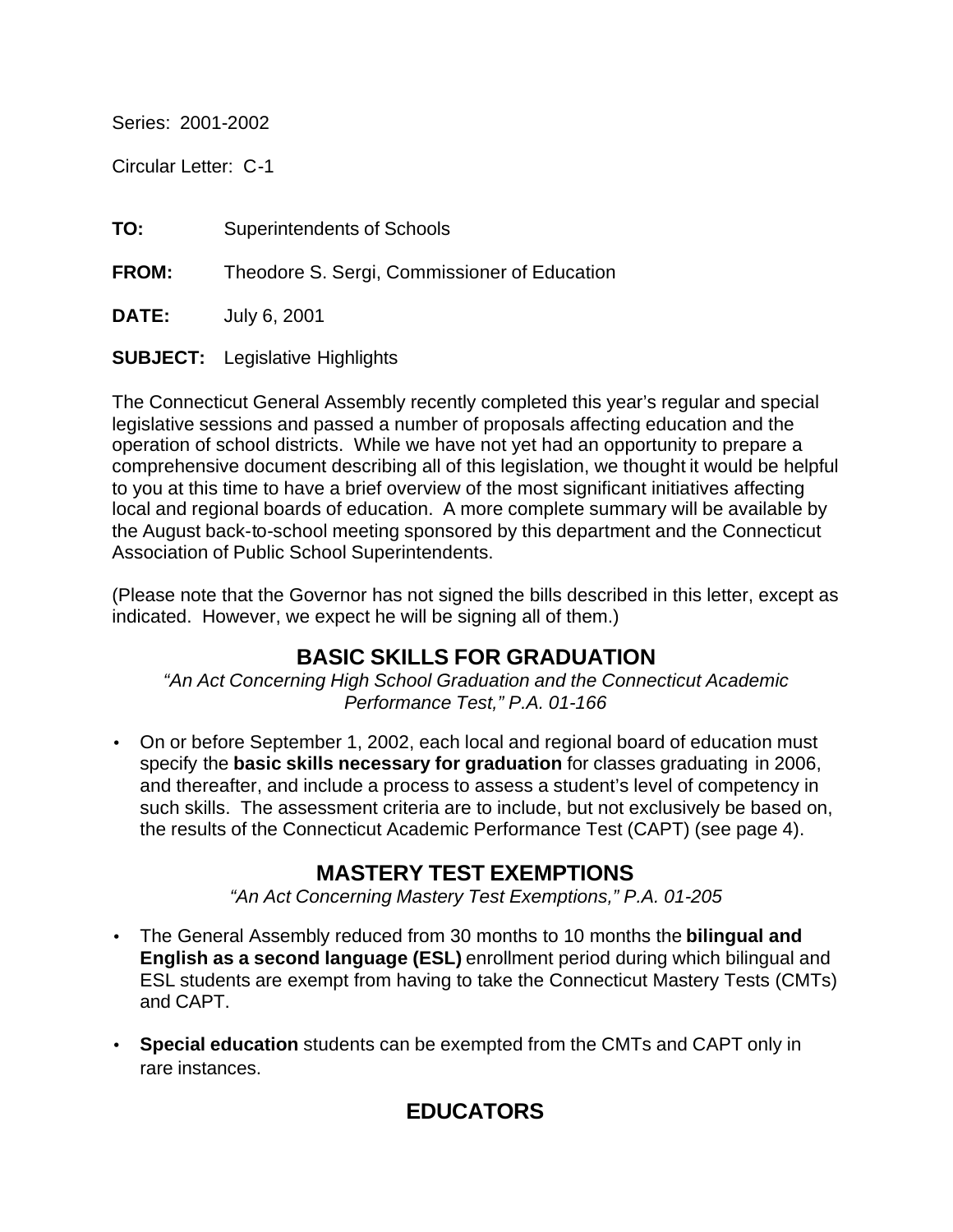#### *"An Act Concerning Revisions to the Education Statutes," P.A. 01-173*

- The State Board of Education must periodically submit the following databases to the State Police Bureau of Identification for **state criminal history records checks**: (1) all applicants for an initial issuance of a certificate, authorization or permit, and (2) all persons who hold certificates, authorizations or permits issued by the State Board of Education.
- School districts must require each person hired to submit to state and national criminal history records **checks within 30 days of employment** (a change from 90 days).
- School districts must make a **documented good faith effort to contact previous employers** as part of the hiring process.
- Educators with secondary academic endorsements must now, like educators with elementary and middle grades endorsements, include in their continuing education units at least **15 hours of training in the use of computers in the classroom**  during each five-year period. However, all of these educators are exempted from this requirement if they are able to demonstrate technology competency, in a manner determined by their local or regional boards of education, based on statewide standards for teacher competency in the use of technology for instructional purposes.

## **PSYCHOTROPIC DRUGS**

*"An Act Concerning Recommendations for and Refusals of the Use of Psychotropic Drugs by Children and Utilization Review Determinations Related to Mental and Nervous Conditions," P.A. 01-124 (Signed June 28, 2001)* 

• Local and regional boards of education are to adopt and implement policies prohibiting any school personnel from recommending the **use of psychotropic drugs** for any child. Only school medical staff may recommend that a child be evaluated by an appropriate medical practitioner, and school personnel may consult with such a practitioner with the consent of the parent or guardian of such child.

## **GRANTS AND NEW INITIATIVES**

*"An Act Concerning Expenditures for the Programs and Services of the Department of Education," Emergency Certified Bill 7502 (Signed July 2, 2001) "An Act Concerning the State Budget for the Biennium Ending June 30, 2003, and Making Appropriations Therefor," Emergency Certified Bill 7501 (Signed June 29, 2001) "An Act Concerning Authorization Of State Grant Commitments For School Building Projects," S.A. 01-12*

• The appropriation for the Education Cost Sharing (**ECS**) formula has been increased by \$70.7M for FY 2001-02 and by an additional \$56.5M for FY 2002-03 with the following changes to the ECS formula: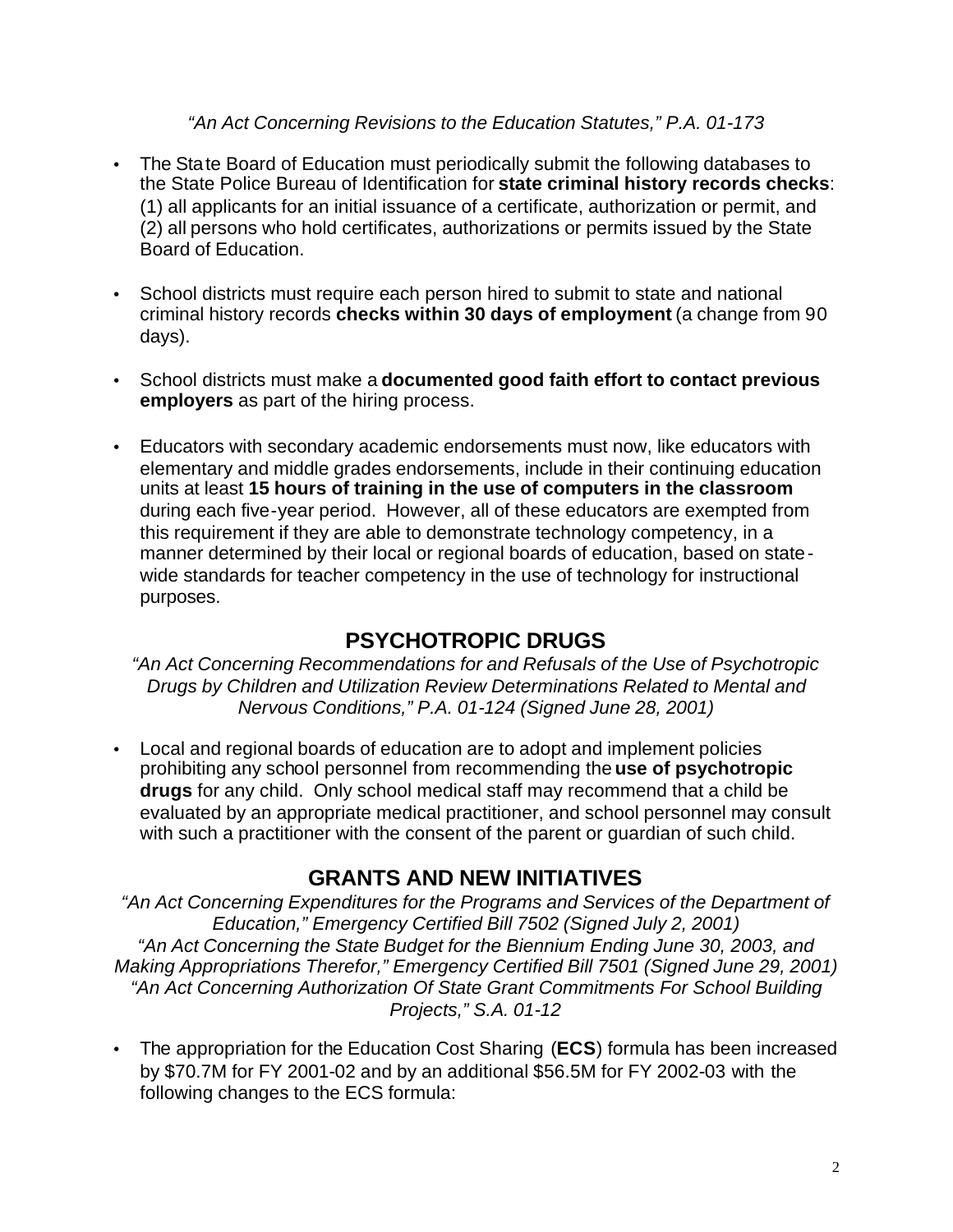- 1. **Each town whose ECS grant is capped under the ECS formula** will receive a proportional share of \$25 million for FY 2001-02 and of \$50 million in FY 2002- 03. Each town's share is based on the difference between its capped grant and its "target aid" (the amount its grant, excluding any density supplements, would be without the cap). The provisions eliminating the ECS cap starting in FY 2003- 04 have not been changed;
- 2. For FY 2001-02, **all towns** must receive a minimum grant increase of 1.68% over their FY 2000-01 grant; and
- 3. The current ECS **foundation** of \$5,891 remains at that level through FY 2002- 03.
- **For FY 2002-03**, and each fiscal year thereafter, the local contribution in the **special education excess cost** (LEA placements) grant will be reduced from five times the school district's average per pupil education costs for the prior fiscal year to four and one-half times such costs.
- The Department of Education has \$500,000 to establish a **competitive safe learning grant program** for school districts to develop school environments where children learn in safety without fear of physical or verbal harm or intimidation. The program is to be a public and private partnership.
- The **priority list of school construction projects** has been approved.
- The funding for several grants paid to **priority school districts** has been consolidated under a single appropriation. This will not impact the distribution of aid for each of those grant programs.

I hope that this information has been helpful to you. If you have any questions, Department of Education staff members are ready and willing to assist you. In most cases, you will know from past experience with whom to consult. For instance, please contact Robert Brewer, Director of the Division of Grants Management, at (860) 713- 6464 for information on the grant formula changes. If you have specific legislative questions, please call Katherine Nicoletti, Esq., in the Office of Legal and Governmental Affairs, at (860) 713-6520.

Attachment TSS:ktn